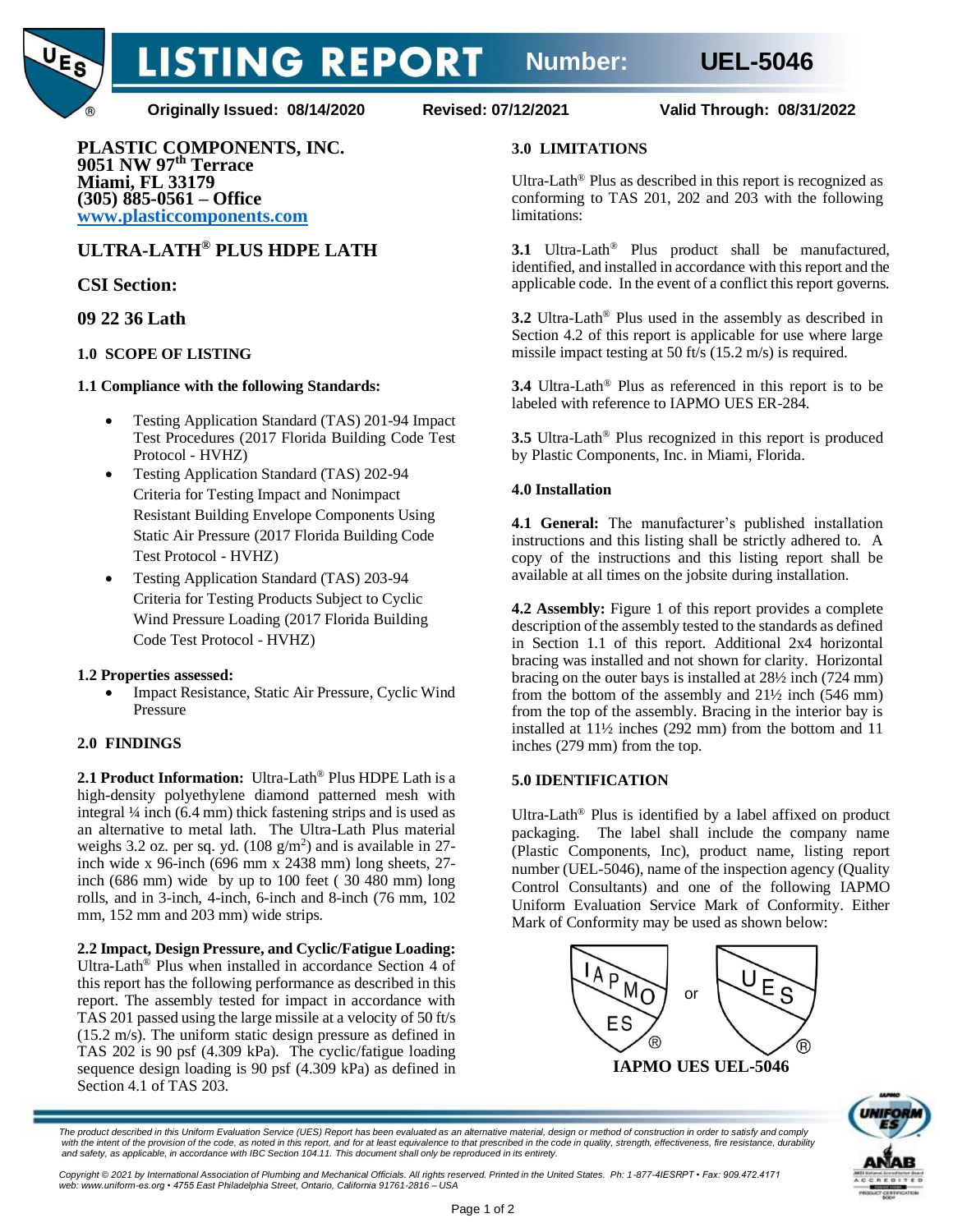

**Originally Issued: 08/14/2020 Revised: 07/12/2021 Valid Through: 08/31/2022**

#### **6.0 SUBSTANTIATING DATA**

Test reports from an ISO 17025 accredited laboratory in accordance with TAS 201, TAS 202 and TAS 203.

#### **7.0 STATEMENT OF RECOGNITION**

This listing report describes the results of research completed by IAPMO Uniform Evaluation Service on Plastic Components, Inc's Ultra-Lath® Plus to assess conformance to the standards shown in Section 1.0 of this report and serves as documentation of the product certification. Products are manufactured at the location noted in Section 3.5 of this report under a quality control program with periodic inspection under the supervision of IAPMO UES.

**For additional information about this evaluation report please visit [www.uniform-es.org](http://www.uniform-es.org/) or email us at [info@uniform-es.org](mailto:info@uniform-es.org)**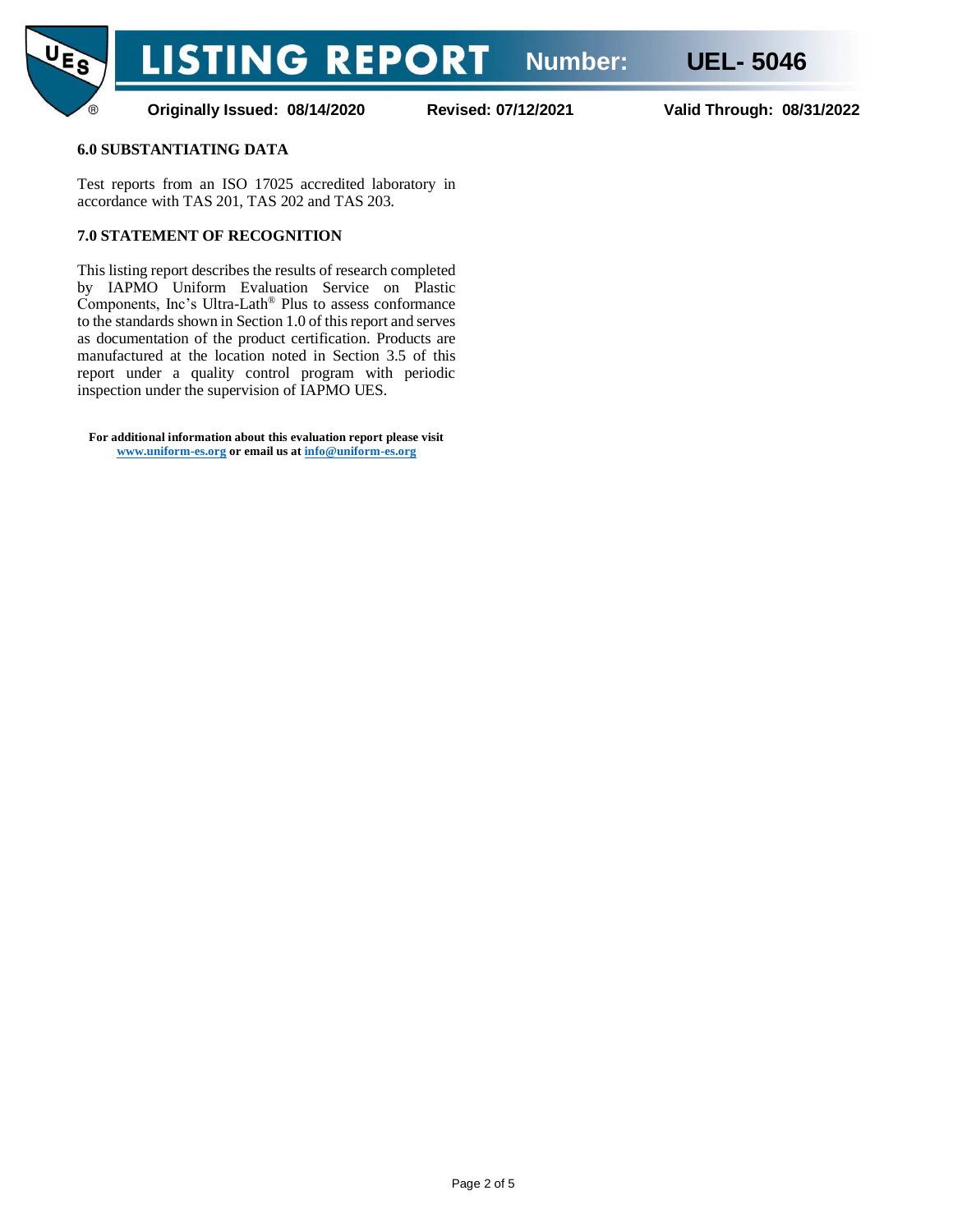

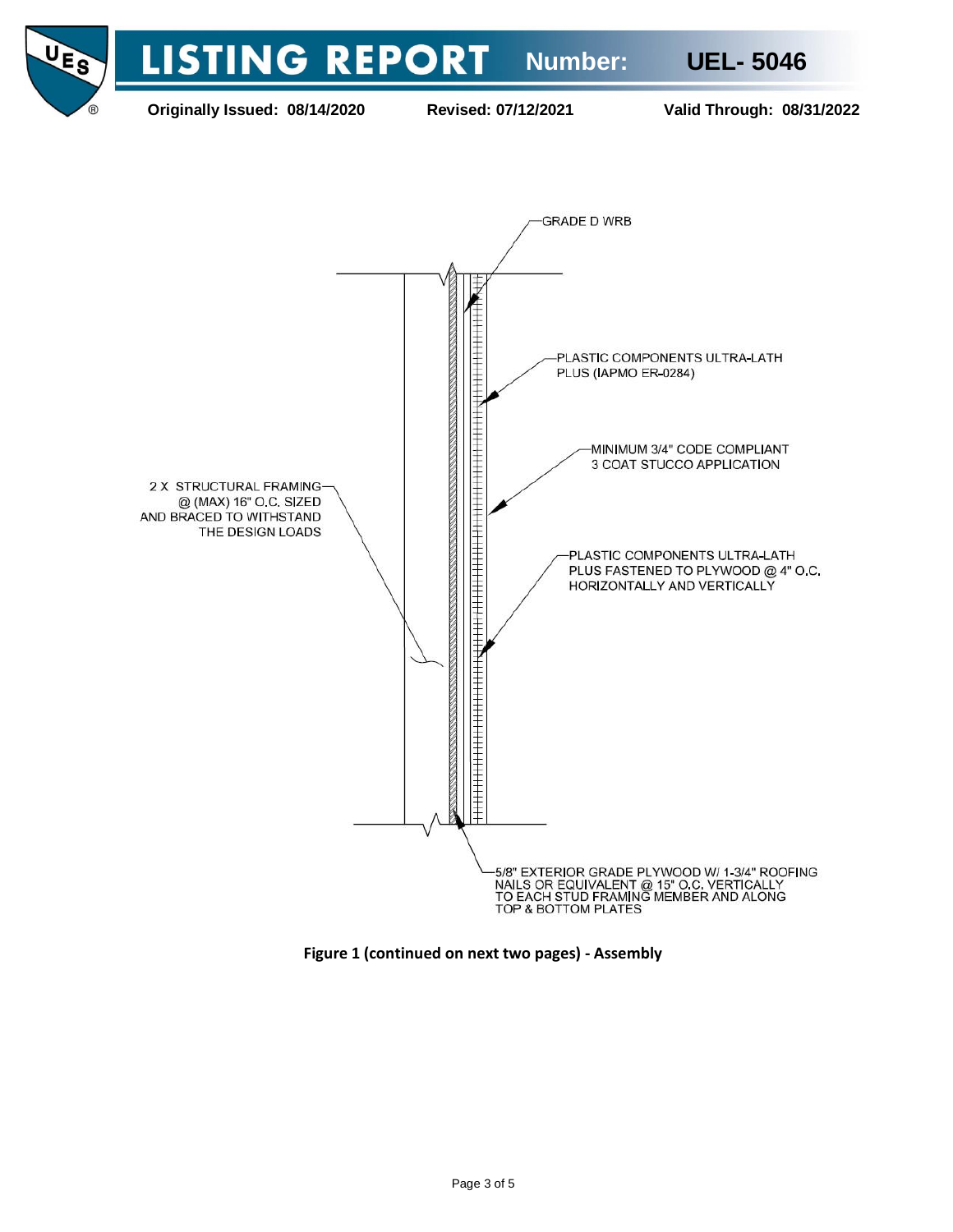**LISTING REPORT Number: UEL- 5046 Originally Issued: 08/14/2020 Revised: 07/12/2021 Valid Through: 08/31/2022** PLYWOOD FASTENED TO FRAMING AND PLATES @15" O/C  $4' - 0''$  $\bullet$ **(e)**  $\bullet$ 5/8" EXTERIOR **GR PLYWOOD SUBSTRATE** ة  $\oint$  $\bullet$ 

UES

 $\bigcirc$ 



**Figure 1 Continued- Assembly**